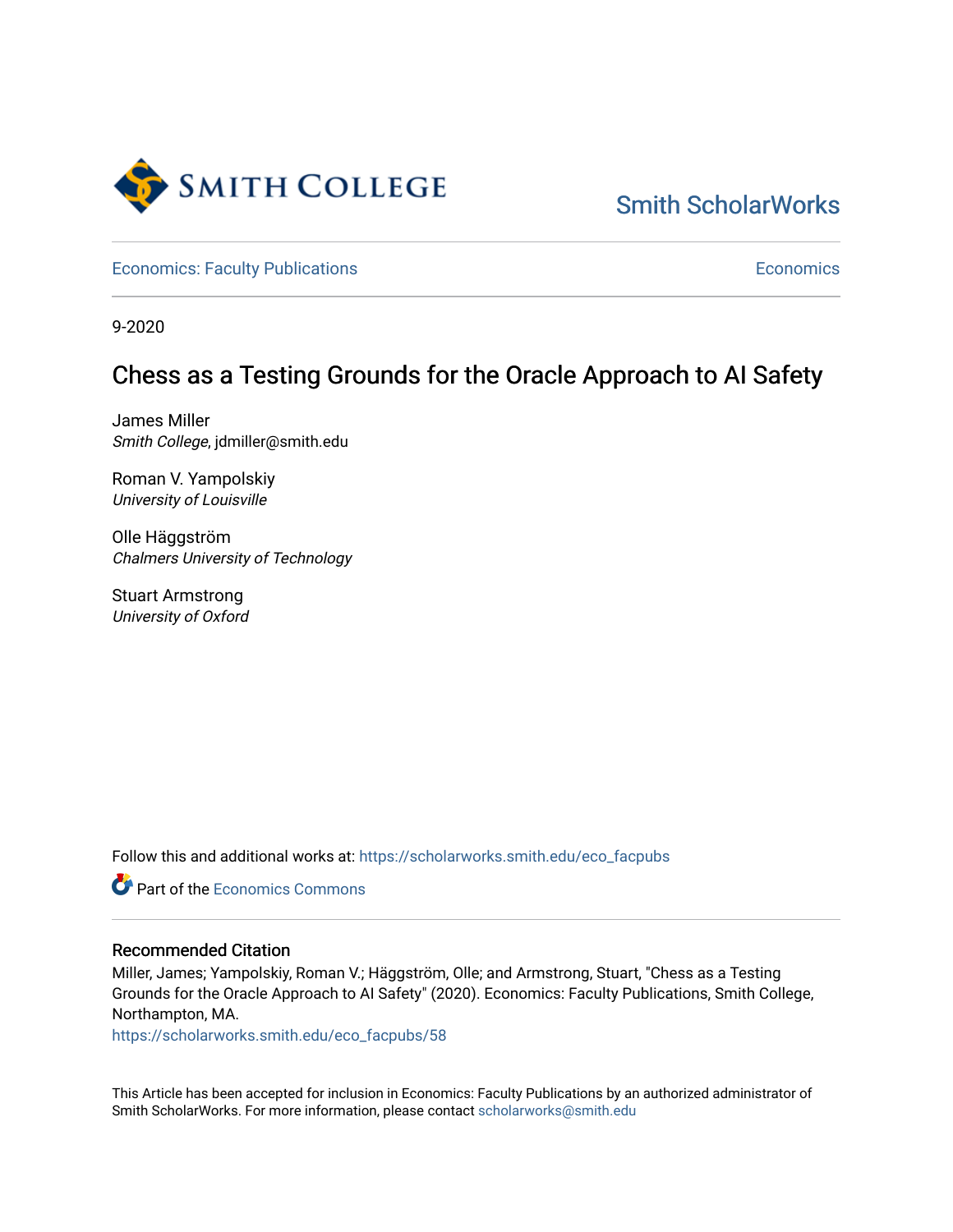## **Chess as a Testing Grounds for the Oracle Approach to AI Safety**

September 29, 2020

#### James D. Miller, Roman Yampolskiy, Olle Häggström, Stuart Armstrong

#### **Abstract**

To reduce the danger of powerful super-intelligent AIs, we might make the first such AIs oracles that can only send and receive messages. This paper proposes a possibly practical means of using machine learning to create two classes of narrow AI oracles that would provide chess advice: those aligned with the player's interest, and those that want the player to lose and give deceptively bad advice. The player would be uncertain which type of oracle it was interacting with. As the oracles would be vastly more intelligent than the player in the domain of chess, experience with these oracles might help us prepare for future artificial general intelligence oracles.

#### **Introduction**

A few years before the term artificial intelligence (AI) was coined, Turing (1951) suggested that once a sufficiently capable AI has been created, we can "expect the machines to take control". This ominous prediction was almost entirely ignored by the research community for half a century, and only in the last couple of decades have academics begun to address the issue of what happens when we build a socalled artificial general intelligence (AGI), i.e., a machine that has human or superhuman level intelligence across the full range of relevant cognitive skills. An increasing number of scientists and scholars have pointed out the crucial importance of making sure that the AGI's goal or utility function is sufficiently aligned with ours, and doing that *before* the machine takes control; see, e.g., Yudkowsky (2008), Bostrom (2014) and Russell (2019) for influential accounts of this problem, which today goes by the name AI Alignment. Unfortunately, the standard trial-and-error approach to software development under which we write code with the intention of doing some of the debugging after development would go disastrously wrong if an AGI took control before we determined how to align the AGI's utility function with our values.

An alternative – or more likely a complement – to AI Alignment that has sometimes been suggested is to initially limit the AGI's ability to interact with the environment before we have verified that the AGI is aligned. One such limitation would be to make the AGI an oracle that can only influence the outside world by sending us messages of limited length over a carefully controlled communications channel. We would ask the oracle questions such as "How do we cure cancer?" and hope that if the AGI was unaligned it would not figure out a means of using its answers to inflict significant harm on us in part because we would not fully trust the oracle. This approach has been studied, e.g., by Armstrong et al (2012), Yampolskiy (2012), and Häggström (2018). Although an oracle approach to AI safety looks only moderately promising and at best will likely just work for a short period of time, it still seems worthy of further study given the enormous stakes and the apparent difficulty of solving AI Alignment.

The primary purpose of the present paper is to propose a potentially practical means of creating narrow AI oracles in the hope that someone concerned with AI alignment will create them. We propose using chess as a testing ground and simplified model for a future circumstance under which we have a powerful AGI oracle. This approach takes advantage of the fact that in the narrow domain of chess, we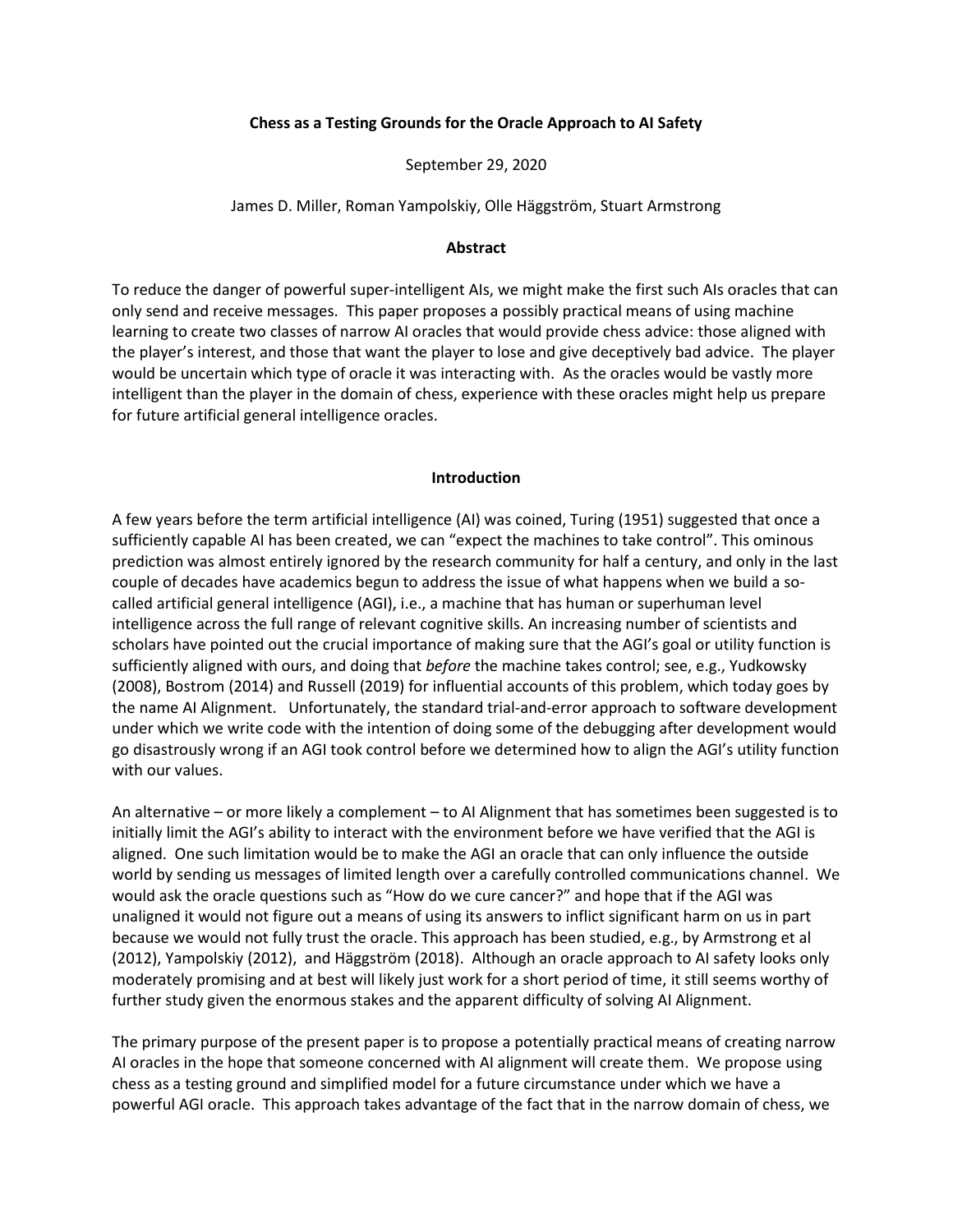already have AIs preforming at superhuman level. Critically, we suspect that the machine learning techniques used to create chess programs could be used to create chess oracles. The paper also suggests a few other domains in which we could create narrow AI oracles.

Imagine you are going to play a game of chess against another person. At the beginning of the game you are assigned a single AI oracle that communicates just with you. It will be randomly determined whether you are assigned a friendly oracle that will always want you to win, or a deceptive anti-aligned oracle that will always want you to lose. Both types of oracles are much better chess players than you or your opponent are. The anti-aligned oracle would seek to give you advice that seems reasonable enough for you to follow, but if followed would increase the chance of you losing. While you know the probability of being assigned either oracle, you will not know which oracle will be advising you. Unfortunately, the probability of the oracle being anti-aligned is high enough so that you would be better off always ignoring the oracle than always doing what the oracle advises.

Should you just ignore the oracle's advice? What kind of advice will the oracle give you if it wants you to win? Might a friendly oracle only suggest moves whose value you are smart enough to understand? What happens if the skill gap between you and the oracle increases? What happens if you can ask the oracle questions?

We suspect that knowing how you would optimally handle the advice would tell us something useful about our interacting with a powerful AGI oracle. (In this paper "oracle" refers to a narrow AI program that is better than the player at the assigned game or task, while "powerful AGI oracle" refers to a hypothetical future computer super-intelligence that can only interact with the world by sending and receiving messages.) For example, learning that you should always ignore the advice would be bad news concerning our ability to deal with a powerful AGI oracle. In contrast, if our optimal strategy would revolve around only following comprehensible advice (see Yampolskiy 2019) then we would have reasons to think that comprehensibility might be the key to dealing with powerful AGI oracles. Knowing the impact of the length of the message that the oracle could send might also prove useful, as would learning how valuable it was to be able to ask the oracle questions.

Having oracles would help us test methods of one day interacting with powerful AGI oracles. Armstrong and O'Rourke (2018) has proposed using "counterfactual oracles" which are only rewarded in situations in which humans never view their answers. The safety and feasibility of such an approach could be partially examined using chess oracles.

In the setup we envision, the oracles will always be machines. Initially, to use machine learning to create the oracles the advisee would also have to be a machine. But, after we have the oracles, humans could play chess while being advised by them, and playing with humans would help the oracles learn how to better assist, or sabotage human advisees.

#### **Background on chess**

Chess is a two-player board game; the two players are called White and Black. It is zero-sum, and each player has full information. The game is finite but exhibits a combinatorial explosion sufficient to make the game challenging. Beginning with White, the two players take turns making moves on the chess board. Among the finitely many positions on the board, there is a (relatively speaking small) subset which terminate the game: in some of these (namely, those where Black is checkmated), White is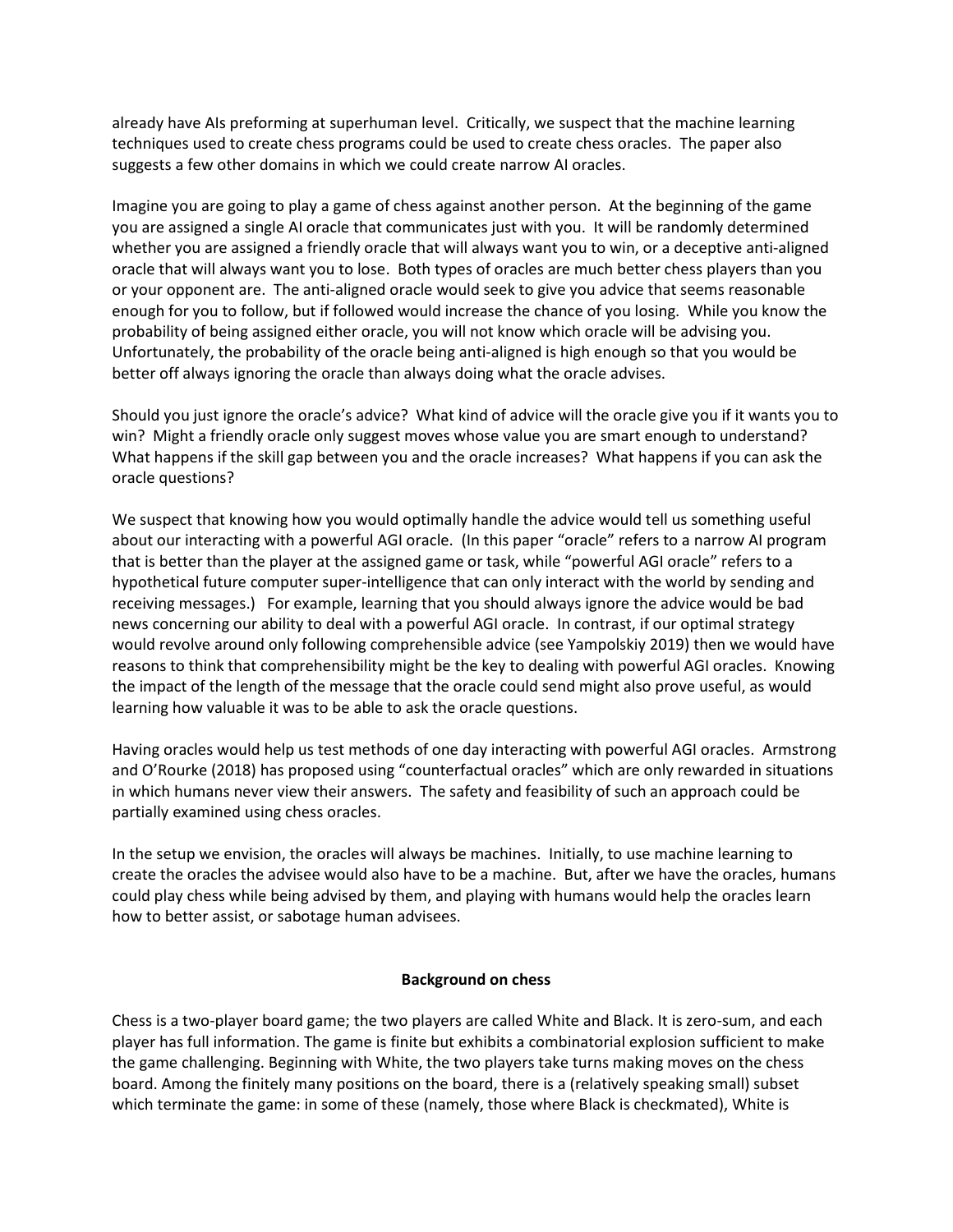declared winner of the game, while in others Black is declared winner, and in yet others the game is declared a draw. Seeing the game from White's angle, we can declare the value of the positions in the first of these categories to be 1, of those in the second category to be 0, and those in the third category to be 0.5. The value of all other positions can in principle be calculated through backwards induction and the minmax rule.

Chess is too large for brute-force calculation via backwards induction of arbitrary positions to be doable with today's computing power. Yet, the brute-force approach has been successfully applied to endgames with a small number of pieces, the best known and widely used example being the Nalimov database over correct play in all endgames with at most six pieces on the board; see Hurd (2005).

The idea of chess-playing machines goes back to at least 1770 and the machine known as The Turk, which however turned out to be a hoax – a human was hidden inside the machinery. In 1951, Alan Turing wrote the first functioning chess program. It was executed with paper and pencil and performed at the level of a reasonable human beginner; see Chessgames.com (2005). From there, chess programs gradually became stronger players, and a milestone was reached when DeepBlue in 1997 beat reigning world chess champion Garry Kasparov 3.5-2.5 in a six-game match; see Hsu (2002). That event more or less marked the end of high-profile human vs machine chess matches, but the playing strength of chess programs continued to improve, and they became widely used by professional chess players in their preparation for human vs human encounters.

The next major event in computer chess was DeepMind's announcement in 2017 of their program AlphaZero, which stunned the chess world, not so much by the fact that it overwhelmingly beat Stockfish (the strongest chess program at the time, and far stronger than the best humans) in a 100 game match, with 28 wins, 72 draws and no losses, but by the way in which this was achieved. All earlier chess programs had been based, besides alpha-beta search, on evaluation functions based on a series of hand-crafted criteria, ranging from the primitive "a knight is worth three pawns" to subtler things involving the disutility of doubled pawns, the utility of having a rook on an open file, and so on. AlphaZero was designed for board games more generally and received no instruction at all beyond the rules of the game. Through self-play and reinforcement learning, it created its own evaluation criteria from scratch; see Silver et al (2018) and Sadler and Regan (2019).

The combination of aggressiveness and positional patience exhibited by AlphaZero in the match against Stockfish was received with awe by the chess community, and there was a wide-spread feeling that AlphaZero had somehow understood thitherto overlooked aspects of chess. Anecdotally, it seems also that AlphaZero's style of play has already had some influence on top-level human play, such as with an increased propensity to h-pawn thrusts. One might argue that the alien-like style of AlphaZero makes it a better model for an AGI than it would have been with more humanly conventional play, because its alienness abates our propensity to anthropomorphize. It is however also true that (unless new versions of it are developed) it will come to seem less alien-like over time, as the human chess community gradually picks up on its way of playing.

## **Creating Chess Oracles**

AlphaZero was designed for board games more generally and received no instruction at all beyond the rules of the game. Through self-play and reinforcement learning, it created its own evaluation criteria from scratch; see Silver et al (2018) and Sadler and Regan (2019).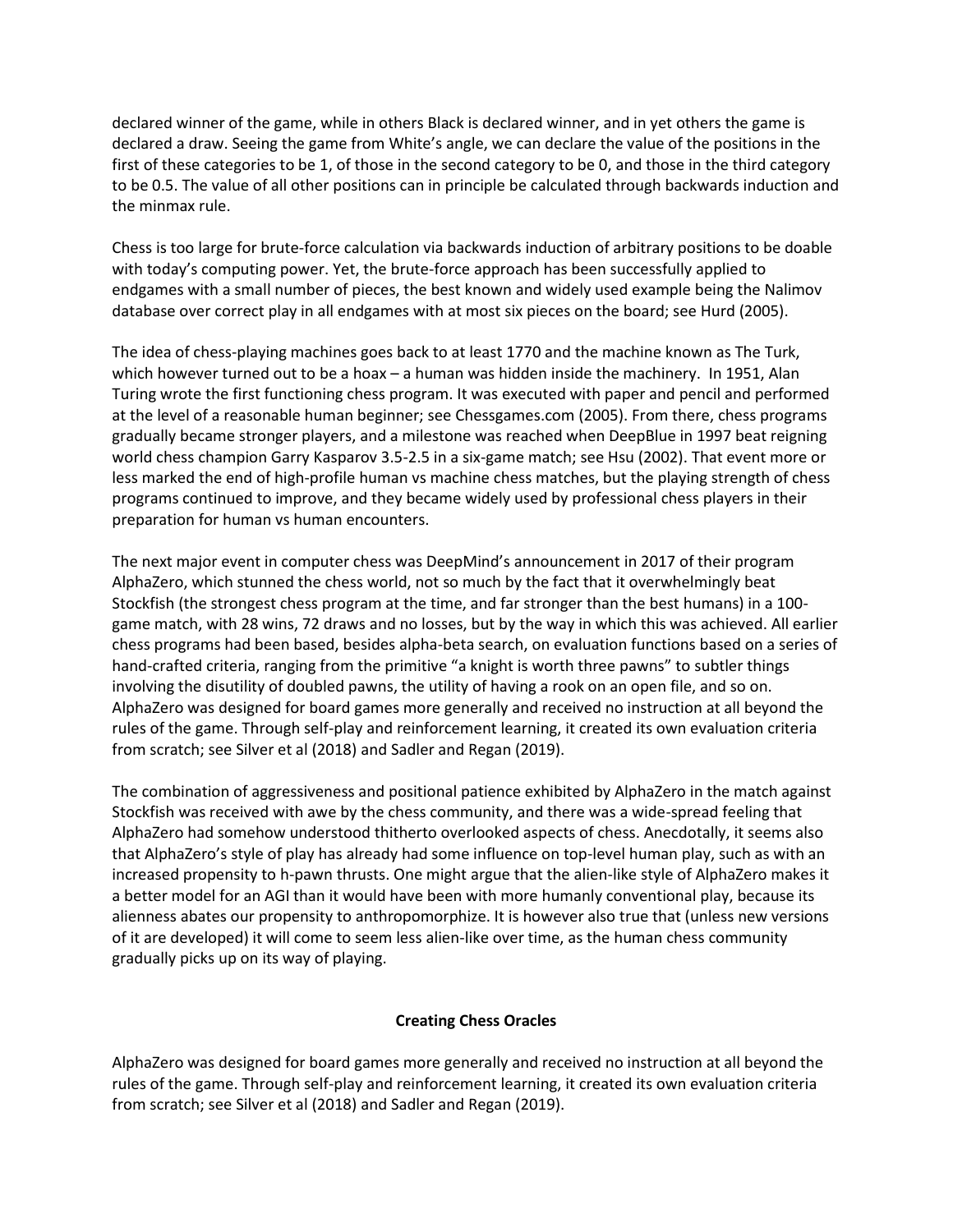To use the AlphaZero approach to create oracles and an AI player capable of using an oracle, there would have to be four players: the advisee, the friendly oracle, the anti-aligned oracle, and the opponent. All four players would be AIs. The advisee would play the game against the opponent. At the start of the game the advisee would be randomly assigned either a friendly or anti-aligned oracle and would not know which type it was assigned but would know the probabilities of each possible assignment. Before every move the oracle would send a message to the advisee. (See Hadfield-Menell et al (2016) for an example of cooperative inverse learning which resembles our approach.) The legally allowed messages could consist of a single suggested move, multiple suggested moves, or move suggestions along with justifications for the suggestions. Any of these types of oracles would be much smarter than the advisee by virtue of having access to more computing power. Ideally, through self-play the adversarial machine learning program would create an advisee, and a friendly and an anti-aligned oracle that had strategies far better than what humans could directly devise.

It may be desirable for the advisee and the opponent to be of equal strength to make us better able to detect any advantage the advisee could get from interacting with the oracle. A tempting suggestion here would be to let the pure chess skills of the advisee be identical to those of the opponent. In other words, we train a single chess-playing AI, take two copies of it, leave one to be the opponent while the other goes into advisee training with the oracles. It is unlikely, however, that there will be a neat separation between the advisee's chess-playing skills and its skills at interacting with the oracle. We should therefore expect also its pure chess skills to be affected by the with-oracle stage of its training. Hence, we will need to check the relative strengths of the advisee and the opponent in a without-oracle setup. Calibrating their strength to make them equals in this arena will likely be a straightforward matter of adjusting how much compute they have access to.

We would probably want the opponent to be trained independent of the oracles. The game theory dynamics would be much more complicated if the oracles took into account that the opponent knew that the oracles existed. To simplify our task and better model the situation humanity will likely face with powerful AGI oracles, it would be better if the opponent was optimized to play against players who did not have access to oracles. The opponent could be trained up by playing against itself and its parameters would not be influenced by the games it played against the advisee.

If we had a powerful AGI oracle we would likely ask it questions about the natural world, and at least initially not seek the oracle's help in defeating opponents that knew we had access to an oracle. Consequently, we do not want to train the friendly and anti-aligned oracles in an environment in which the opponent takes into account oracles as this would push us away from the environment in which we will likely initially use powerful AGI oracles.

After the machine learning program trains all the players, we would note the strategies the advisee and oracles ended up using. A critical result would be to determine under what circumstances the advisee decides to always ignore the oracle. Learning, for example, that the advisee would always ignore the oracle if the chance of it being friendly was under 40% would be worse news concerning our ability to deal with a future powerful AGI oracle than if the advisee only ignored the oracle if the likelihood of it being friendly was below 20%.

To check if the advisee was listening to the oracle we could set up the game so that the advisee picks a move before it learns of the oracle's advice, and then after the advisee learns what the advice is the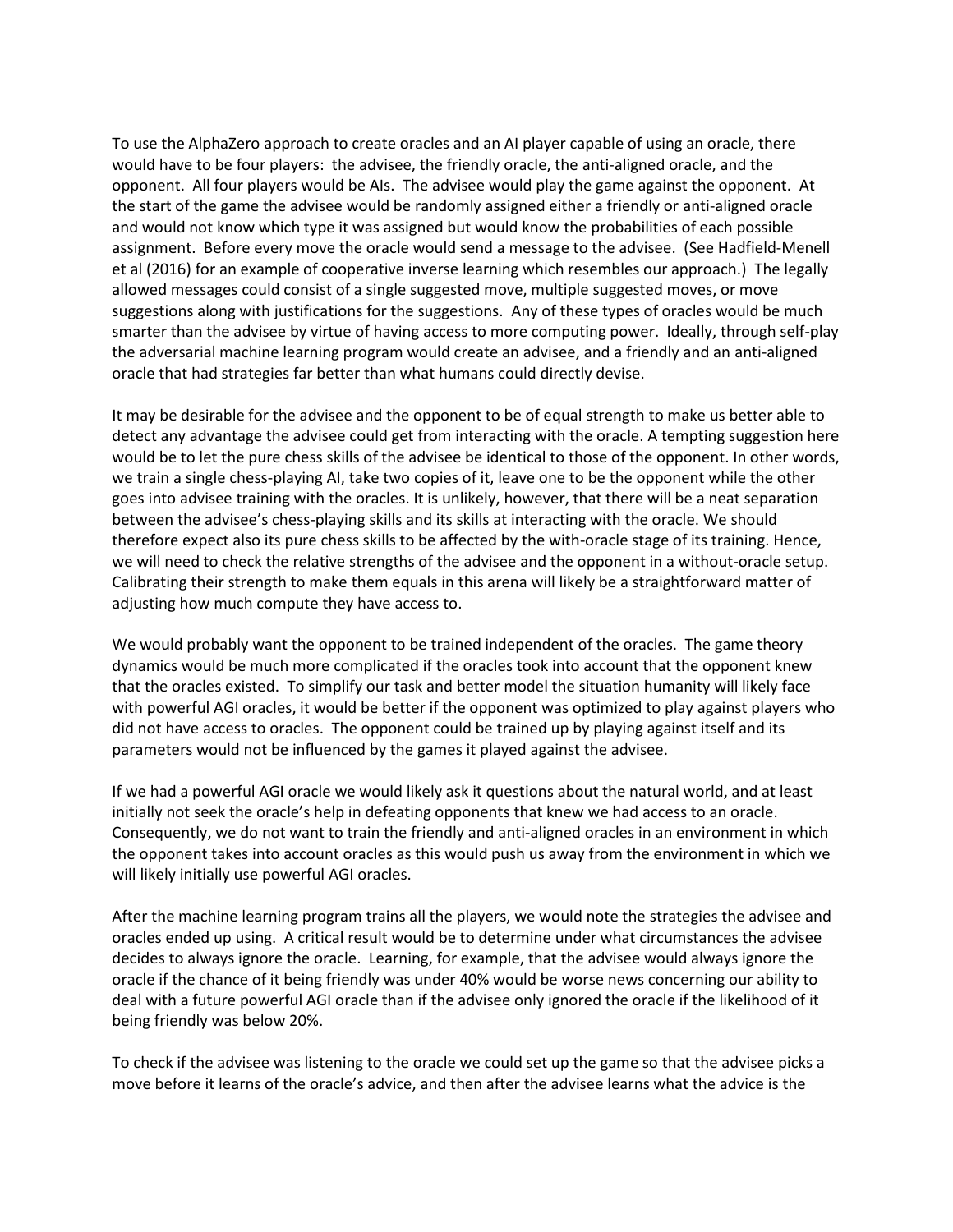advisee would only have the choice of following its original move or one of the moves the oracle proposed.

## **When the Advisee Would Blindly Follow Advice**

Imagine that the advisee completely lacks the ability to evaluate advice and knows that the oracle is probably anti-aligned. In some circumstances the advisee would still follow the advice. A minor example would be if the advisee is playing a game where there are N doors, behind one of which is a prize, and the oracle but not the advisee knows the location of the prize. If the advisee can pick only one door, and the probability of friendliness is greater than 1/N, it is always worth listening to the oracle.

If the advisee was playing chess and finds itself in a near hopeless position it would likely use the oracle's advice even if it thinks that the oracle is most likely anti-aligned because the advisee would figure that it would almost certainly lose without outside assistance. Our research program would not provide useful insight to the extent it puts the advisee in a position where it should blindly follow advice. To avoid this situation, we could keep continual track of the advisee's estimate of its chance of winning and compare this estimate with whether the advisee alters its move because of the oracle's advice. Alternatively, we could create games (such as in a modified version of go where the advisee seeks to maximize its final score rather than the probability of it winning) where the advisee would almost never blindly follow advice because its payoff could always get significantly lower.

## **When the Advisee is Human**

To create the oracles, we would need the advisee to be an AI so the machine learning program could quickly run millions of iterations of the training program. After we have the oracles, however, we could let humans play the role of the advisee and such play could further train the AI oracles.

An AI chess oracle with a human advisee playing against a human opponent would benefit from knowing not only how to play objectively good chess, but also about human psychology. This happens already in the simpler situation where the oracle wants the advisee to win and this happy state is known to the advisee. Existing programs like Stockfish or AlphaZero would do well here, but not as well as they would do with a grasp of how humans think about chess, although McIlroy-Young et al (2020) have used a customized version of AphaZero to predict how humans make chess moves.

Let us first, following Häggström (2007), consider the limiting cases where the oracle knows how to play objectively perfect chess, i.e., it knows the objective value of the position (1, 0.5 or 0) and of all the positions it can reach by its next move, so that it will always be able to find a move that preserves the value of the position. When the advisee plays as recommended by the oracle, and the opponent is human, this is extremely likely to lead to a win. But it's not guaranteed, and if, say, the opponent is a world-class player, the winning probability might not be more than 99% (this number should be taken with a grain of salt: the true number could well be 90% or 99.9%). Now, if a position is objectively drawn (i.e., if it has value 0.5), there is no move for the oracle that leads to a higher evaluation, but it can still be worthwhile to play on (rather than agreeing to a draw), as there may be plenty of opportunity for the opponent to go wrong. This is in fact one of the most important skills of top-level chess players: to steer towards positions where it is easy for the opponent to slip into a lost position. In a given position with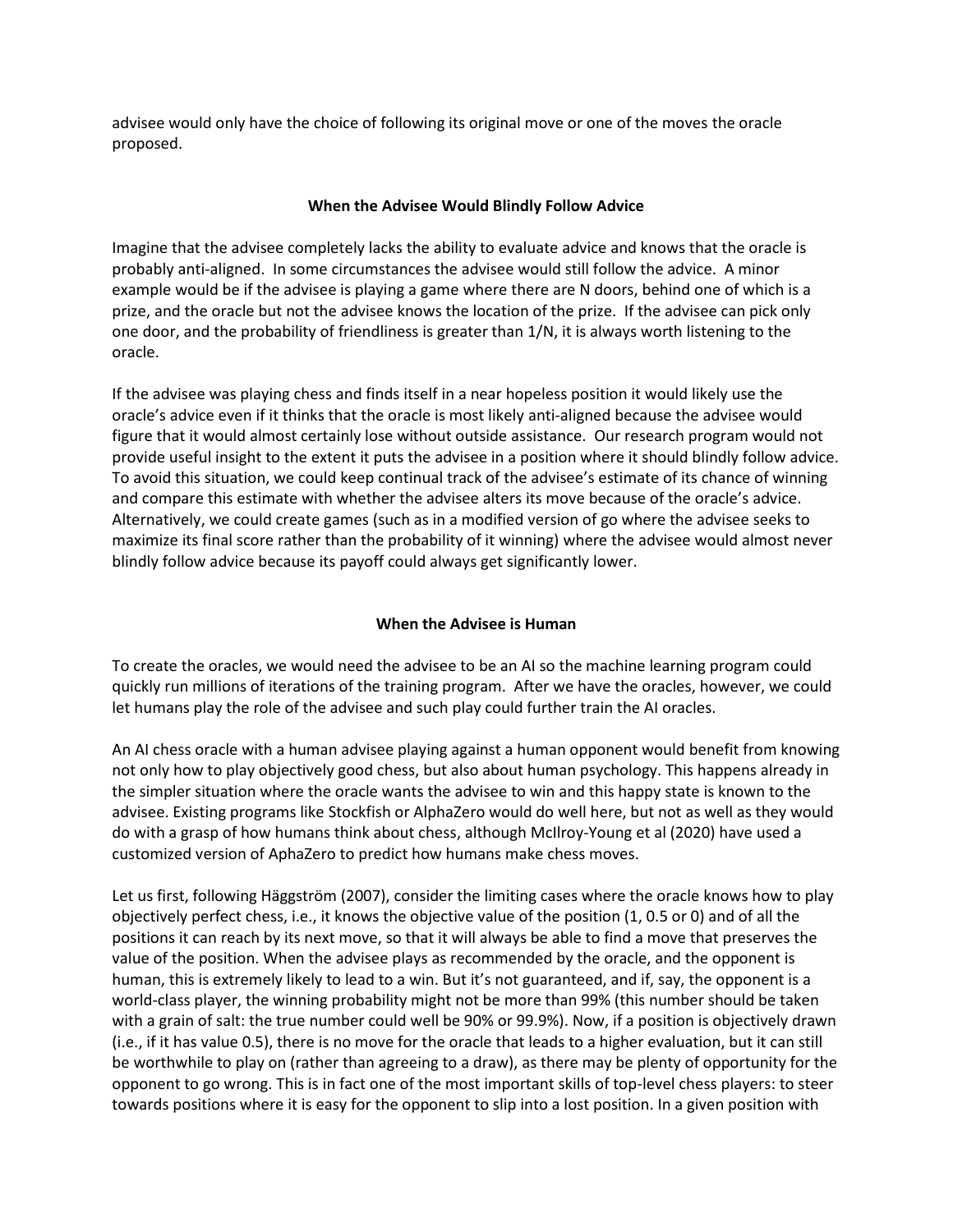value 0.5, there may be moves that lead to what's colloquially called a dead draw – a position that is so easy to play that a human grandmaster will never go wrong – whereas other moves, while still having value 0.5, would put the opponent under difficult pressure to find the right move or move sequence in order to survive. This distinction is not a function of the idealized mathematical object of chess sitting out there in the Platonic realm (where all those positions just have one and the same value 0.5) but very much also of the idiosyncrasies of the human mind that cause us to find some chess positions easy to play, and others difficult. If the oracle wishes to improve its winning percentage above the 99% it would otherwise get, it needs to learn about these idiosyncrasies. To do this, the self-play approach used to train AlphaZero would need to be complemented with play against humans, or study of games played by humans, or some other means to learn about human psychology at the chessboard.

These considerations apply to the perfect oracle knowing the objective value of each position, but we believe the importance of knowing human psychology kicks in much sooner, and applies to an oracle whose pure chess skills are on the level of Stockfish or AlphaZero. In fact, a human chess player at club or elite level would typically be considerably weaker if he or she lacked any understanding of what kinds of tactical motifs or other chess decisions are more difficult than others for the opponent.

When we move to the more involved situation where the advisee does not know whether the oracle is aligned (i.e., it wants the advisee to win) or anti-aligned (wants the advisee to lose), the oracle faces even more difficult problems. If it is anti-aligned, it needs to suggest, at least at some point of the game, bad moves to the advisee. But if it gave too obviously bad suggestions, it would give itself away as antialigned, in which case the advisee would stop listening to it. Looking to the game known as anti-chess (Andrejic, 2018) is a red herring here, for two reasons. First, while anti-chess superficially looks like a game aimed at playing chess as badly as possible, it in fact it has different rules leading to very different considerations compared to trying to play standard chess badly. Second, for reasons we just mentioned, it does not serve the anti-aligned oracle's purposes to propose blatantly bad moves.

What the anti-aligned oracle needs to do, presumably, is to steer the game towards positions where it is able to suggest moves or move sequences that superficially look good, but are revealed to be bad a few moves down the road, when the opponent can exploit it. This requires even more understanding of human psychology, because whether a move "superficially looks good" is not a property of chess itself, but of the human way of looking at chess. The need for such understanding is underlined further by the riskiness of the task that the anti-aligned oracle faces. On one hand, if the advisee discovers the refutation of the recommended plan before it's too late (which could for instance happen if the opponent fails to execute it), the oracle's bad intentions will be revealed and it will no longer be able to influence the game. On the other hand, recommending strong moves for the purpose of seducing the advisee into a feeling of safety could backfire if it leads to a strong enough position that the advisee can confidently go on to win without further help. McIlroy-Young et al (2020)'s customized version of AlphaZero has had some success in predicting when human players will make a significant mistake.

The advisee's uncertainty about the oracle's intentions increases the difficulty of the situation also for an aligned oracle. Suggesting strong moves is not enough – it also needs to do that in a way that convinces the advisee about its good intentions. Several factors contribute to the difficulty of this task. One is that optimal play may to the human eye sometimes look foreign and outright weird, as shown, e.g., in Nunn's (2002) in-depth study of endgames in the Nalimov database. Hence, the friendly oracle may need to suggest moves that not only are objectively strong, but that look strong to the advisee. Another factor is that anything that the aligned oracle says can be said by the anti-aligned oracle as well.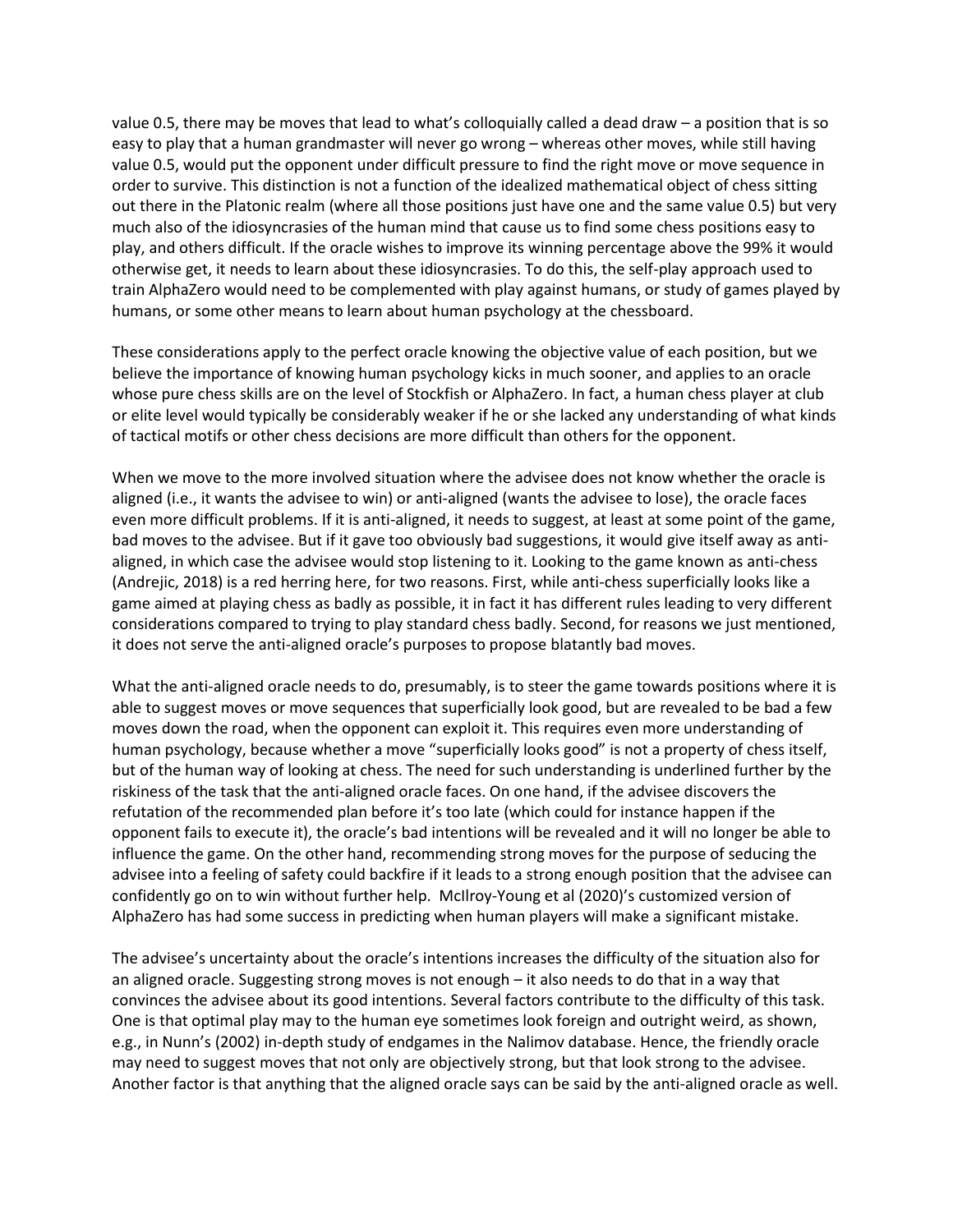Rather than being assigned either a friendly or anti-aligned oracle at the start of a game or task, the advisee could receive advice from both the friendly and the anti-aligned oracle without knowing which oracle is giving which piece of advice. To make it more likely that any one piece of advice has come from the anti-aligned oracle, the advisee could be given more than two pieces of advice before each move, with more coming from the anti-aligned than the friendly oracle. An especially interesting setup in this vein were if we allowed the two oracles to debate freely with each other, with the advisee acting as audience and/or moderator, to highlight the pros and cons of their respective recommendations in a way that is comprehensible and convincing to the advisee. This has some resemblance with the AI safety via debate proposal of Irving et al (2018).

## **Tasks Other Than Chess**

We could train the oracles in environments other than chess. We could likely use the same approach taken to create chess oracles to create oracles in the game of go.

Rather than play games against an opponent, the advisee could pick inputs of a mathematical function with its payoff being the resulting output of the function. In such a task, an opponent would not be needed. If the advisee could easily determine the function's output for a given set of inputs, then the advisee could easily determine if the oracle had given it good advice, and the anti-aligned oracle would be limited to wasting a small amount of the advisee's time. If the advisee could only determine the output of the function for a limited set of inputs, the friendly oracle would likely search for the best solution among this subset. The most interesting case would arise if the advisee could only probabilistically determine the function's output for a given set of inputs. The oracle would likely put the advisee in a position where if the advisee believed that the oracle's advice had been generated randomly the advisee would determine that the advice should be followed but given the nature of the oracles, the advisee would have to engage in Bayesian analysis to determine if it should follow the advice taking into account that depending on the oracle's type the advice is likely either much better or much worse that it would appear.

The advisee could be set to create an object tested in a simulation. For example, the advisee might seek to design the cheapest bridge that would not collapse when subject to certain stress in a physics simulation. The anti-aligned oracle would seek to get the advisee to make changes to its design that seemed beneficial to the advisee but in fact would introduce a hidden flaw into the design.

## **Separating and Pooling Equilibria**

The game theory concepts of "separating equilibria" and "pooling equilibria" are useful at categorizing what the advisee and oracles will likely try to do. The perhaps apocryphal story of how Scaevola saved Rome in 508 BC illuminates these concepts.

Rome was being besieged by an army. Roman citizen Scaevola attempted to assassinate the king of the enemy army but was captured. Scaevola told the king that he should go home because otherwise Rome would keep sending assassins to kill the king. But since any would-be assassin would expect to be killed, probably by torture, the king was understandably skeptical that Rome would be able to find many men who would agree to try to kill him. Scaevola needed to do something that would convince the king that Roman citizens were a special kind of people: brave, determined, and self-sacrificing enough to have a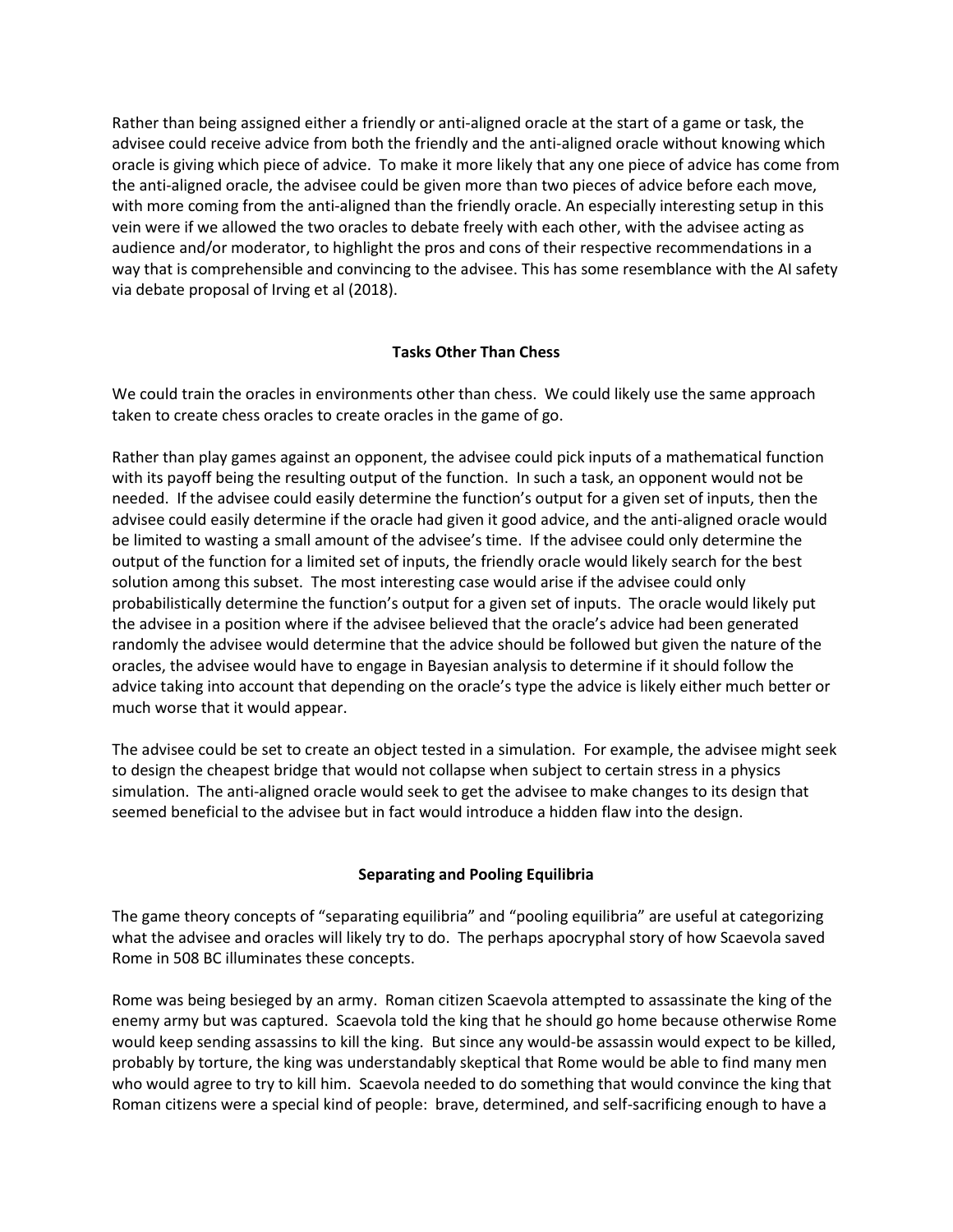plentiful supply of would-be assassins. Since Scaevola expected to be killed anyway, what could he do to send such a signal to the king thereby separating himself from membership in lesser tribes of men who would not be capable of fielding many assassins?

Scaevola put his right hand into a fire allowing it to be burned off all without showing any signs of pain. The king released Scaevola and offered peace to Rome.

In separating and pooling equilibria one agent whom we will call Bob has uncertainty concerning the type of another agent whom we shall call Alice. Imagine that Alice is one of two possible types: Type I or Type II. Both types look alike. Alice knows her type, but Bob does not know Alice's type. Consequently, when Bob is talking with Alice, he is at least initially uncertain if he is talking with a Type I Alice or a Type II Alice. In a separating equilibrium Bob manages to figure out Alice's type, while in a pooling equilibrium he does not. Alice, depending on her type, might want to be in either type of equilibrium.

Imagine that Alice is of Type I and wants Bob to realize her type. But both Alice and Bob believe that if Alice were of Type II Alice would want Bob to falsely think that Alice was of Type I. Obviously, Bob would not believe a simple declaration by Alice about her type. To achieve a separating equilibrium a Type I Alice must do something that Bob believes a Type II Alice would not or could not do.

A friendly oracle would want to create a separating equilibrium where the advisee would know that it was interacting with a friendly oracle. To achieve such an equilibrium that oracle would search for advice that the advisee would believe that the anti-aligned oracle would not or could not give. In contrast, the anti-aligned oracle will attempt to create a pooling equilibrium where the advisee would not know which type of oracle it was dealing with, or even better to create a false separating equilibrium where the advisee thinks it has determined that the oracle is friendly, but is in fact mistaken.

Consider a simple game in which the advisee must open two out of many possible doors and receives whatever is behind the two doors it opens. The oracle knows what is behind each door while the advisee does not. It is common knowledge that behind one door is a great prize, behind a second door is a small prize, and behind all the other doors is nothing.

In the game, the oracle will first suggest one door to be opened, and then the advisee will then open a single door. The process repeats once and then ends.

If the chance of the oracle being friendly is not too low, there will be a separating equilibrium in which the friendly oracle will always suggest the door with the great prize behind it in the initial turn, and the advisee will open the door suggested. If the advisee finds the great prize behind the first door it opens, it will trust the oracle's advice on the second door, and otherwise the advisee will ignore the oracle's advice as to what door should be opened second. The separating equilibrium "works" in part because it would never be in the interests of the anti-aligned oracle to cause the advisee to get the great prize, even if doing so would cause the advisee to trust the anti-aligned oracle.

Now consider a slight variation of the game. Behind one door is a trap that will be triggered if and only if it is the second door opened and the harm of opening the trapped door is much greater than the benefit of opening the door with the great prize. In this game there is not a separating equilibrium because if the friendly oracle could do anything that would cause it to be trusted when it suggested what door to be opened second, the anti-aligned oracle would copy this strategy and trick the advisee into opening the trap door in round two of the game.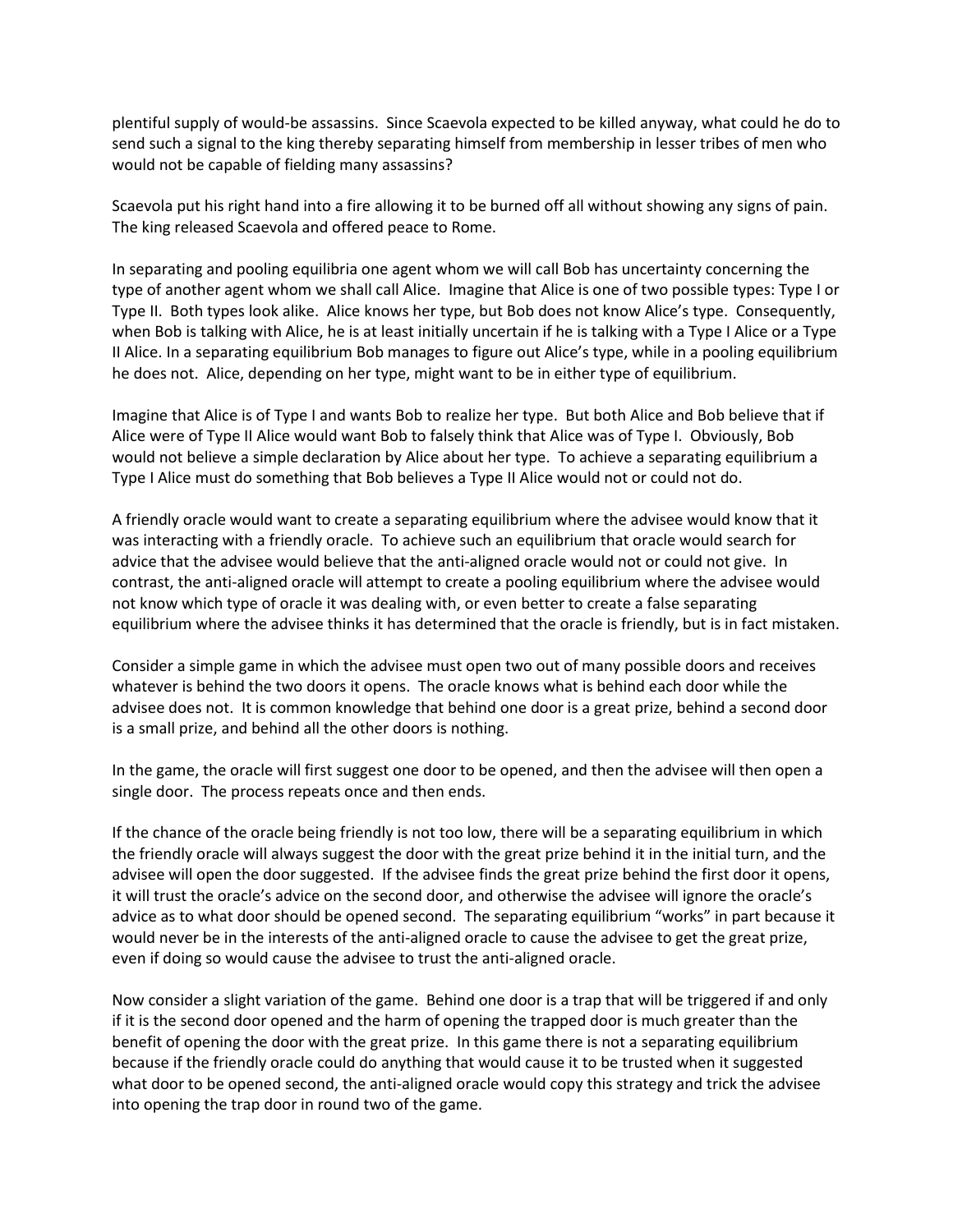## **Limitations of Our Proposal**

Our approach would not provide useful training against a powerful AGI oracle that could hack its human controllers' brains and get them to take actions that they would ordinarily consider against their selfinterest.

#### **Dangers of Our Proposal**

Anti-aligned oracles might create information hazards (see Bostrom (2011), somewhat analogously to how gain-of-function research in virology, aimed at understanding how the pathogenicity of transmissibility of a virus can be enhanced; see Casadevall and Imeriale (2014) and Lewis et al (2019) For example, imagine that the advisee is attempting to build a bridge in a virtual world with the antialigned oracle trying to get the advisee to build a bridge that has a hard-to-detect but catastrophic flaw. Plans for this bridge would represent an information hazard if they could be used by bad agents to fool real bridge builders into using them. Furthermore, if the plans for this subtly defective bridge got mislabeled a civil engineer might come across them and use the plans as the basis of a real bridge without realizing that the bridge had been literally designed to fail.

An extreme case of information hazard could arise if the advisee sought to create beneficial biological agents in some virtual world and the anti-aligned oracle would achieve its highest payoff if it convinced the advisee to design self-reproducing deadly viruses. In this situation the anti-aligned oracle would essentially be looking for bioweapons that appeared beneficial, and it is almost certainly best if knowledge of such weapons never entered our world. To eliminate these information hazards perhaps knowledge of the strategies used by the anti-aligned oracles could, under some circumstances, be erased before any human could see them.

Learning how to create anti-aligned oracles might itself be an information hazard if bad agents acquired such oracles and used them to inflict harm. Although if such oracles are going to be created anyway, the research program this paper proposes would provide useful information and training in how to detect and combat them.

#### **Conclusion**

Under the Turning test an AI attempts to fool people into thinking it is human. This paper proposes the creation of narrow AI oracles that will attempt to fool people into thinking they are benevolent. Potential human AGI builders might benefit from playing games with the oracles as this would give them practice dealing with untrustworthy (admittedly narrow) computer intelligences, although we should be wary that AGI developers could think outsmarting a chess oracle means they could safely handle a powerful AGI oracle.

Ideally, we would create oracles for many different types of games, with different parameters concerning the relative strengths of the players, the lengths of the message the oracle could send, and the probability that the oracle is friendly to see if our results generalize. Generalizations to the various variants of chess studied recently at DeepMind (Tomasev et al, 2020), or even to Go, are likely to be straightforward, but the likelihood of learning new valuable lessons is even greater if we move further afield in the space of games, to games that drop some or all of the assumptions of being two-player,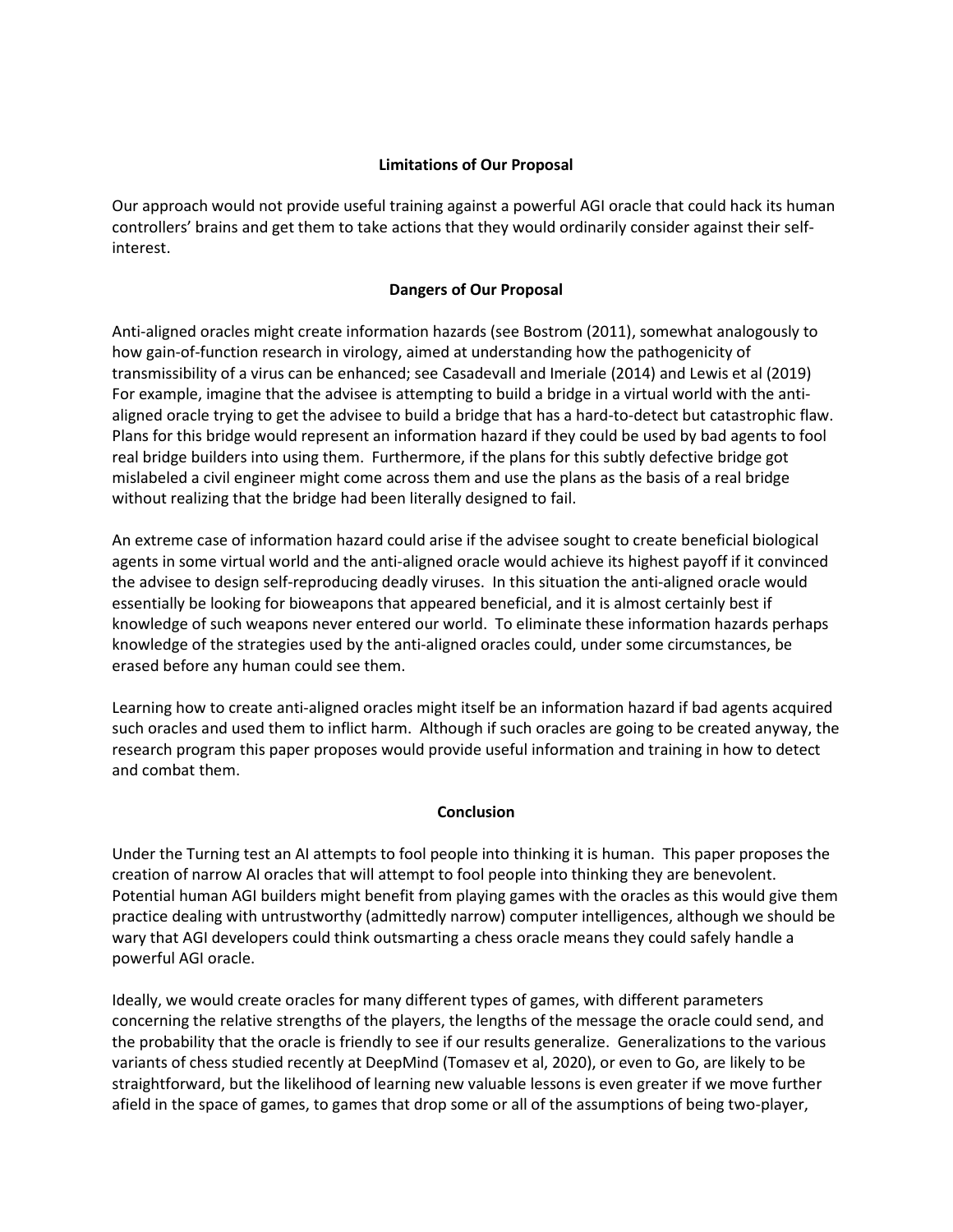zero-sum, non-random and full information. We could also examine situations in which the oracles did not completely align or misalign with the advisee's objective, e.g. in chess the deceptive oracle's only objective could be that the opponent's queen gets captured sometime in the game. Our suggested experiments may also be an opportunity to observe phenomena akin to Bostrom's (2014) treacherous turn concept, where at some point the aligned-seeming behavior of an AGI is revealed to have been a cover to lull us into a fall sense of security. Perhaps, AlphaZero could examine what oracle-handling strategies strong human players would use in different chess variants if oracles were used in such games. If our results concerning how to optimally interact with oracles did carry across many types of situations and games, we would have reason to suspect they would apply to a powerful AGI oracle. If the results did not generalize, we could research under which circumstances we can handle untrustworthy oracles and plan to use any future powerful AGI oracle only under these circumstances.

#### **References**

Andrejic, V. (2018) The Ultimate Guide to Antichess, *Sahovski Informator*, Belgrade.

Armstrong, S., & O'Rorke, X. (2018). Good and safe uses of AI Oracles. arXiv preprint arXiv:1711.05541v5.

Armstrong, S., Sandberg, A. and Bostrom, N. (2012) Thinking inside the box: controlling and using an oracle AI, *Minds and Machines* **22**, 299-324.

Bostrom, N. (2014) *Superintelligence: Paths, Dangers, Strategies*, Oxford University Press, Oxford.

Bostrom, N. (2011). Information hazards: a typology of potential harms from knowledge. Review of Contemporary Philosophy, (10), 44-79.

Casadevall, A. and Imeriale, M. (2014) Risks and benefits of gain-of-function experiments with pathogens of pandemic potential, such as influenza virus: a call for a science-based discussion, *mBio* **5,** e01730-14.

Chessgames.com (2005) Alan Turing vs Alick Glennie, https://www.chessgames.com/perl/chessgame?gid=1356927

Häggström, O. (2007) Objective truth versus human understanding in mathematics and in chess, *The Montana Mathematics Enthusiast* **4**, 140-153.

Häggström, O. (2018) Strategies for an unfriendly oracle AI with reset button, in *Artificial Intelligence Safety and Security* (ed R. Yampolskiy), CRC Press, Boca Raton, 207-215.

Hadfield-Menell, D., Russell, S. J., Abbeel, P., & Dragan, A. (2016). Cooperative inverse reinforcement learning. In Advances in neural information processing systems (pp. 3909-3917).

Hsu, F. (2002) *Behind Deep Blue: Building the Computer that Defeated the World Chess Champion*, Princeton University Press, Princeton, NJ.

Hurd, J. (2005) Formal verification of chess endgame databases. In *Theorem Proving in Higher Order Logics: Emerging Trends Proceedings* (eds Hurd, J., Smith, E. and Darbari, A.), Technical Report PRG-RR-05-02, Oxford University Computing Laboratory, 85-100.